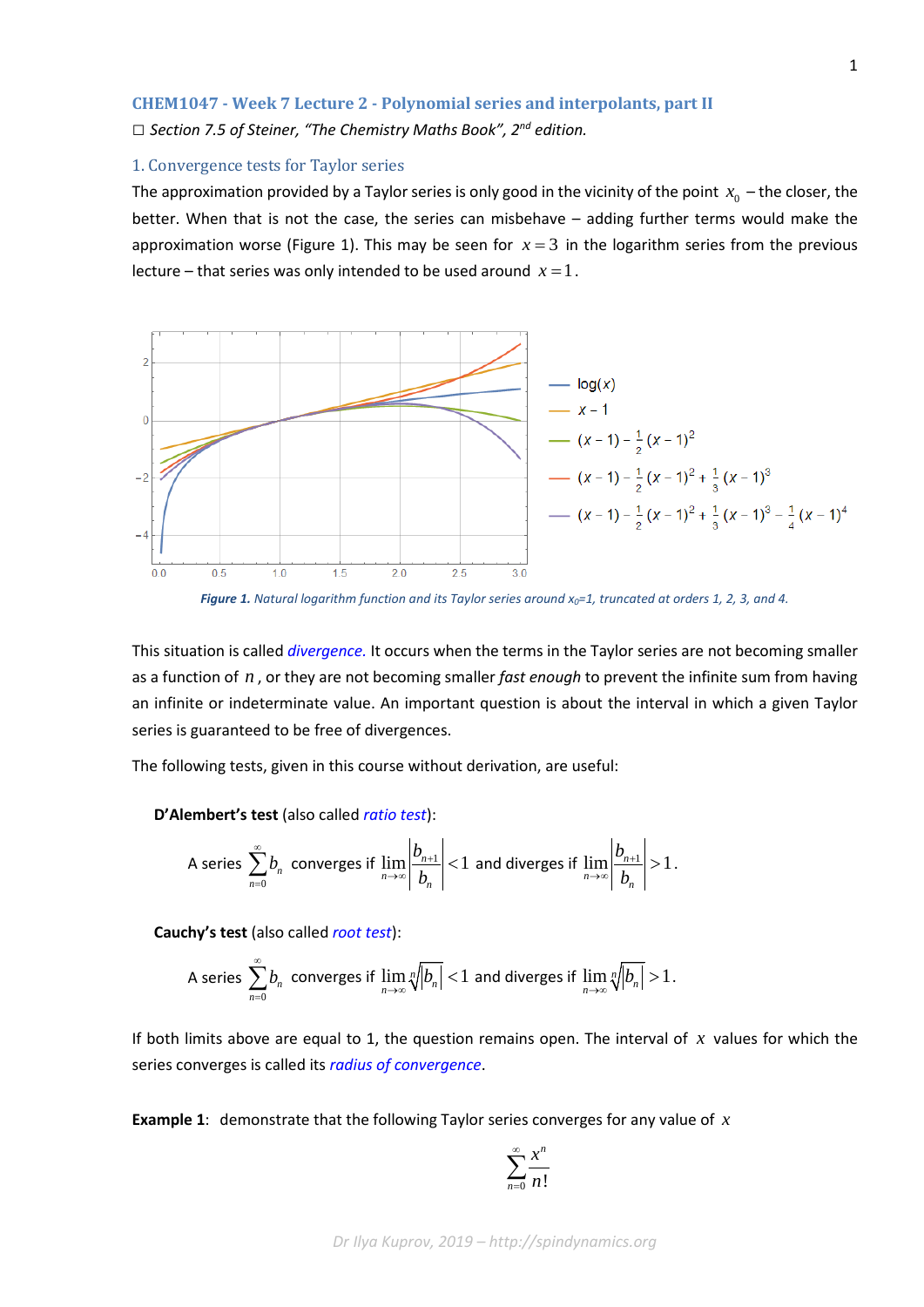**Solution**: using the ratio test, we conclude that, for any finite value of *x*

$$
\lim_{n\to\infty}\left|\frac{x^{n+1}/(n+1)!}{x^n/n!}\right|=\lim_{n\to\infty}\left|\frac{x}{n+1}\right|=0
$$

The limit is always smaller than 1, and therefore the series always converges.

**Example 2**: find the convergence radius for the following series

$$
\sum_{n=1}^{\infty} \frac{(-1)^{n+1}}{n} (x-1)^n
$$

**Solution**: using the ratio test, we get

$$
\lim_{n \to \infty} \left| \frac{\left(-1\right)^{n+2}}{\left(\frac{n+1}{n}\right)^{n+1}} \right| = \lim_{n \to \infty} \left| \frac{n}{n+1} (x-1) \right| = \left| (x-1) \right| < 1 \implies 0 < x < 2
$$

This explains the deterioration of accuracy observed in Figure 1 for  $x = 3$ .

Even when they do slowly converge, the series for which the tests above give no answer are undesirable in practice – they are computationally expensive and insufficiently accurate. Slowly convergent series (like the one given above for the logarithm) are also problematic in finite precision machine arithmetic.

## 2. Polynomial interpolation

Consider a function defined or measured at  $N+1$  specific points  $\{x_k, f(x_k)\}\$ . We can ask the following question: does there exist a polynomial of order *N*

$$
y(x) = \sum_{n=0}^{N} a_n x^n
$$
 (1)

that would be equal to  $f(x_k)$  at each point  $x_k$ ?



*Figure 2. A typical experimental data set (from NMR spectroscopy) and its interpolating polynomial.*